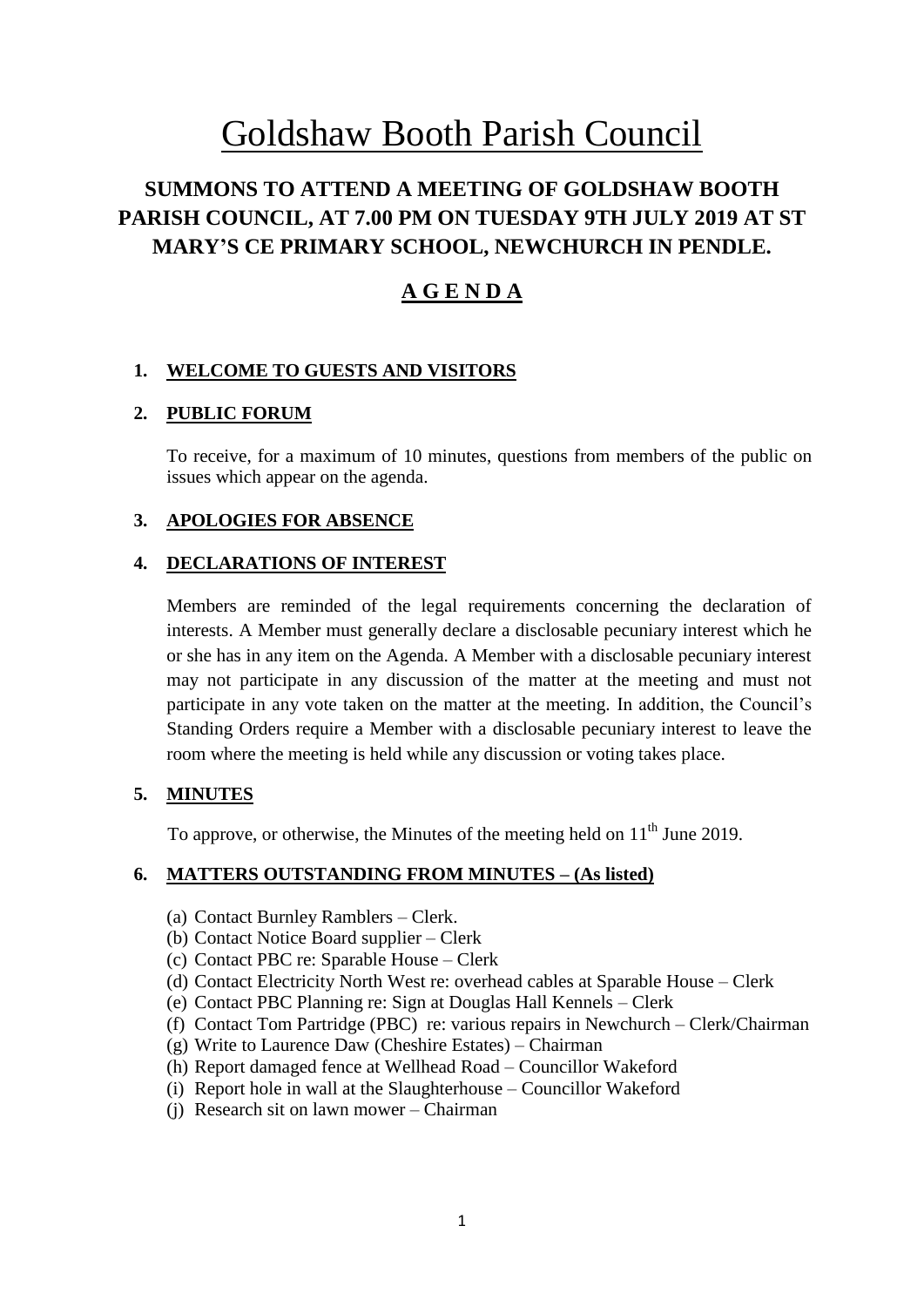# **7. REPORTS FROM CHAIRMAN AND PARISH COUNCILLORS**

To receive reports from the above.

#### **8. BEST KEPT VILLAGE COMPETITION**

The coordinators are asked to provide the monthly update.

#### **9. 106 MONIES**

This regular monthly item is intended for members to identify and formulate a list of projects for consideration for future expenditure of the Section106 monies. The Chairman will update members on details of restrictions applying to how the funds can be spent and the timescale involved.

#### **10. WISH LIST**

Members are asked discuss and compile a list of any works they would like to see undertaken to improve the Parish.

#### **11. DEVELOPMENT OF SPENBROOK MILL**

Members are asked to discuss any progress in connection with the new development.

#### **12. CCTV**

Councillor Ryder will provide an update and give details of any further quotations received.

# **13. PARISH MAINTENANCE**

This regular monthly item is intended to identify any maintenance/jobs in the village which require attention. Members are asked to discuss and agree which jobs are to be undertaken during the month.

#### **14. FINANCIAL TRANSACTIONS**

The financial transactions for June/July 2019 are listed for approval. Any items for payment received after the publication of the agenda will be presented at the meeting.

| <b>AMOUNT</b> | <b>PAYEE</b>      |
|---------------|-------------------|
| 750.00        | $PBC - CIF$ Bid   |
| 200.11        | HMRC – VAT Refund |
| 250.00        | LCC - PROW        |
| 1200.11       |                   |

#### **INCOME**